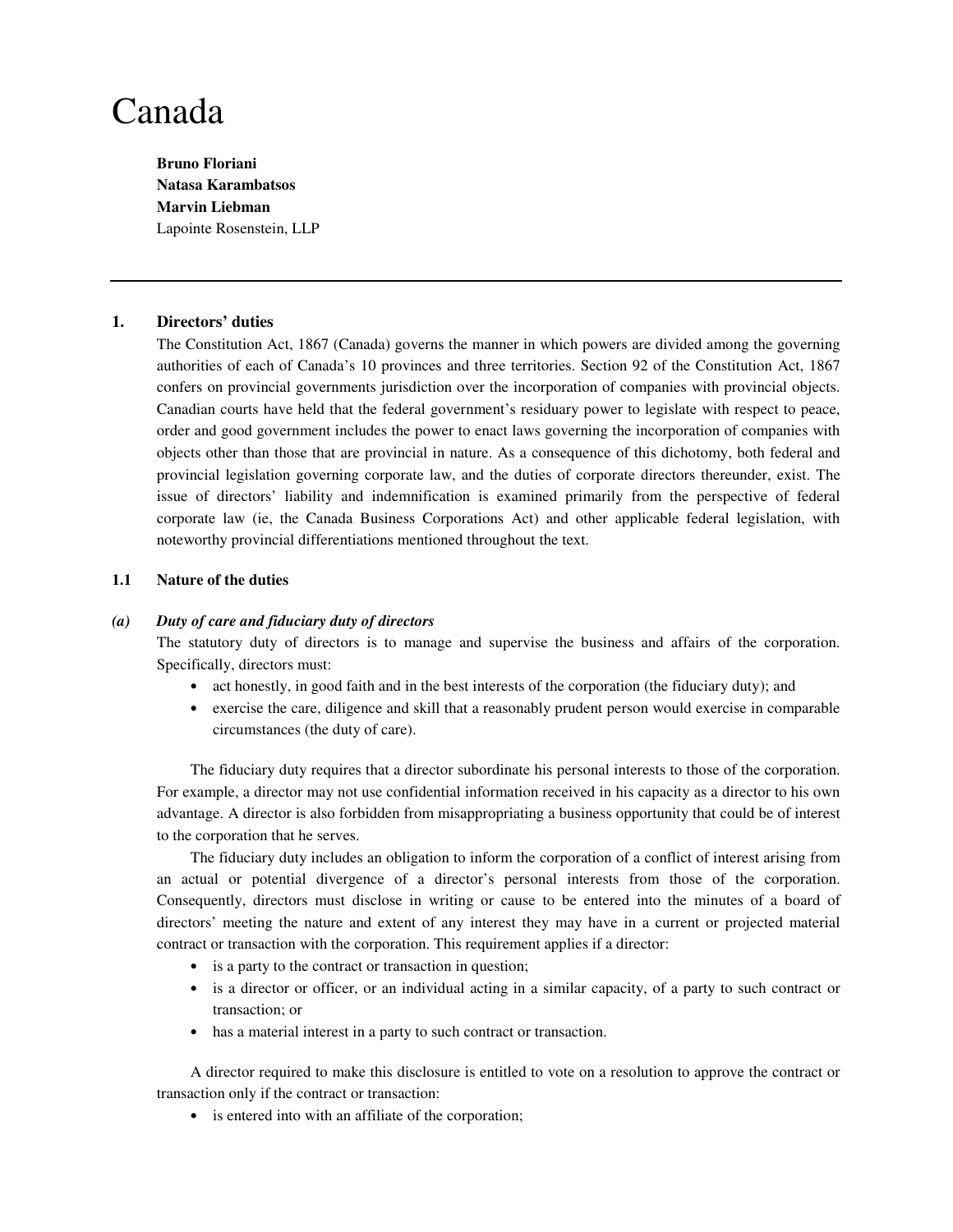- relates primarily to the remuneration of the director; or
- is entered into for the purpose of providing the indemnity or insurance under Section 124 of the Canada Business Corporations Act (D&O liability).

A director who fails to disclose any such interest in an accurate, complete and timely manner, or who fails to abstain from voting, may be compelled to reimburse the corporation or its shareholders for any gain derived from the contract or transaction. In addition, such contract or transaction may also be declared null and void by a court of law. In such case a defence based solely on the fact that a true conflict never materialised is insufficient; entering into a *potential* conflict of interest suffices to trigger a director's personal liability. This principle is consistent with the common law principle that a fiduciary who acts with the object of deriving a personal benefit cannot subsequently seek to validate an otherwise invalid act by showing that the act was advantageous to the corporate beneficiary.

The duty of care requires that a director exercise reasonable care, prudence and skill in managing the affairs of a corporation. Attendance at meetings, compliance with reasonable policies and reliance upon professional counsel are generally perceived as characterising a sound and reasonable stewardship of a corporation's affairs. Directors may fulfil their responsibilities, where reasonable in the circumstances, by conferring certain responsibilities on third parties and by relying on management and financial statements. However, directors must inquire as to whether reasonable grounds exist to question the content of financial statements or other information provided to them.

## *(b) Duties in the event of insolvency or bankruptcy*

A corporation's insolvency or bankruptcy broadens a director's exposure to personal liability in the form of claims which may include:

- claims by employees for debts arising from their employment;
- claims under the Excise Tax Act (Canada) for the payment of unremitted goods and services tax (essentially, a value added tax on the supply of products and services);
- claims by governmental authorities for the deduction, remittance and payment of income tax, employment insurance premiums, the Canada Pension Plan (or its provincial equivalent) contributions and certain other payroll and source deductions;
- claims by the corporation against directors who vote in favour of or consent to certain corporate finance actions; and
- claims under the Bankruptcy and Insolvency Act (Canada). If a corporation commits an offence under the Bankruptcy and Insolvency Act, any officer, director or agent of the corporation who directed or authorised the commission of the offence is a party to, and guilty of, the offence and is liable on conviction to the punishment associated with the offence, whether or not the corporation has been prosecuted or convicted.

Insolvency and restructuring legislation also provides that where a court finds that a bankrupt corporation has paid a dividend other than a stock dividend, or redeemed or purchased for cancellation any shares of the share capital of the corporation, at a time when the corporation was insolvent or in circumstances where such act rendered the corporation insolvent, and where the directors had reasonable grounds to believe that this would be the case, the directors may be jointly and severally liable for the amount of the dividend, the proceeds of the redemption or the purchase price, respectively, which has not been otherwise recovered by the corporation.

In the event of a corporation's insolvency, directors will continue to owe their fiduciary duty solely to the corporation and not to any particular shareholder, creditor or other stakeholder. However, directors may take into consideration the interests of the corporation's various stakeholders provided that they do not disregard entirely the interests of a particular group.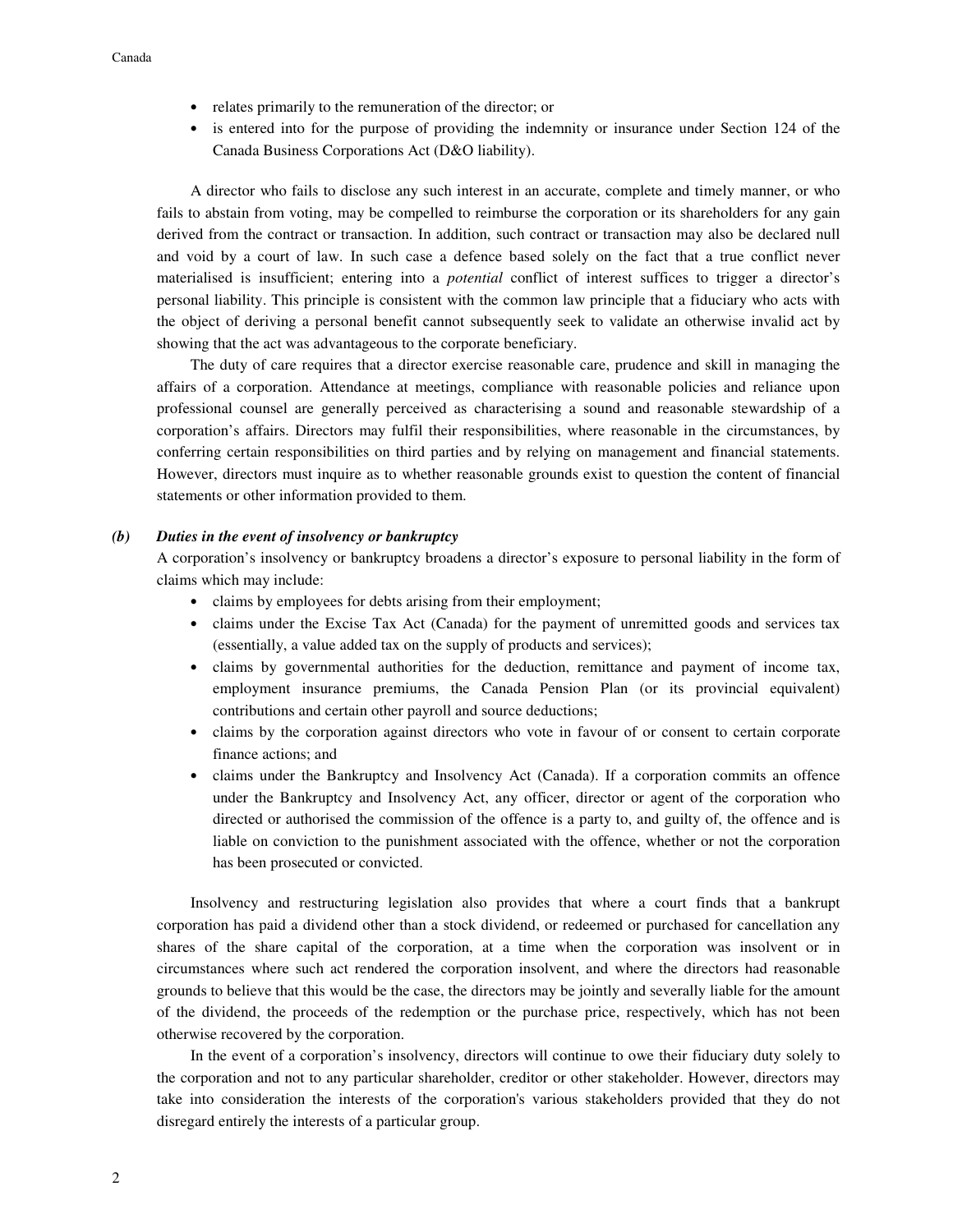## *(c) Offences under corporate statutes*

The federal, provincial and territorial corporate statutes generally create director and officer-related offences that are punishable by fine and/or a period of imprisonment. While the offence provisions of each corporate statute differ, this section provides a general overview of certain commonly invoked offence provisions of the Canada Business Corporations Act.

Circumstances in which directors and officers of a corporation governed by the Canada Business Corporations Act will be guilty of an offence for failing to comply with their statutory duties include those set out next.the following.

#### *(i) Capital impairment*

Directors have a duty to maintain the capital of the corporation, failing which they are personally liable to the corporation for impairing its capital in violation of applicable provisions of the Canada Business Corporations Act. For example, a director who consents to resolutions authorising the following commits an offence:

- the issuance of shares before consideration therefor is paid in full; or
- the payment of dividends or the purchase or redemption of shares in situations where the corporation is insolvent or otherwise fails to satisfy the solvency tests enumerated in the Canada Business Corporations Act.

## *(ii) Insider trading*

Directors and officers of a corporation who are guilty of insider trading (the purchase or sale of a security of a corporation by an insider of that corporation who has certain confidential information) will be liable to the person from or to whom the securities were sold or purchased, as the case may be, and will be required to compensate that person for any damages sustained as a result of the purchase or sale. Directors and officers who are guilty of insider trading will also be accountable to the corporation for any advantage received or receivable by them as a result of the purchase or sale.

#### *(iii) Insider tipping*

Directors and officers of a corporation who are guilty of insider tipping (the communication of certain confidential information by an insider to another person who then purchases or sells a security of the corporation) must compensate any person who subsequently sells securities of the corporation to, or purchases securities of the corporation from, the person to whom the insider disclosed the confidential information.

# *(iv) Record maintenance*

Directors have a duty to maintain certain records for the corporation in accordance with the provisions set forth in the applicable corporate statute. Directors who, without reasonable cause, contravene the provisions dealing with the preparation, maintenance and safekeeping of corporate records are guilty of an offence.

# **1.2 Standards of care**

The Supreme Court of Canada has affirmed that the standard of care to which directors are subject is an objective standard, albeit an objective standard that takes into consideration the factual circumstances surrounding a particular occurrence. Recall that the duty of care requires the care, diligence and skill that a reasonably prudent person would exercise *in comparable circumstances*. The decisions of directors and officers must be reasonable business decisions in light of all circumstances, including prevailing socioeconomic conditions, of which they were or ought to have been aware. Directors who, in the absence of any reasonable suspicion as to their veracity, adopt a course of action in reliance on reports issued by professionals such as lawyers, accountants, engineers, appraisers or any other person whose profession lends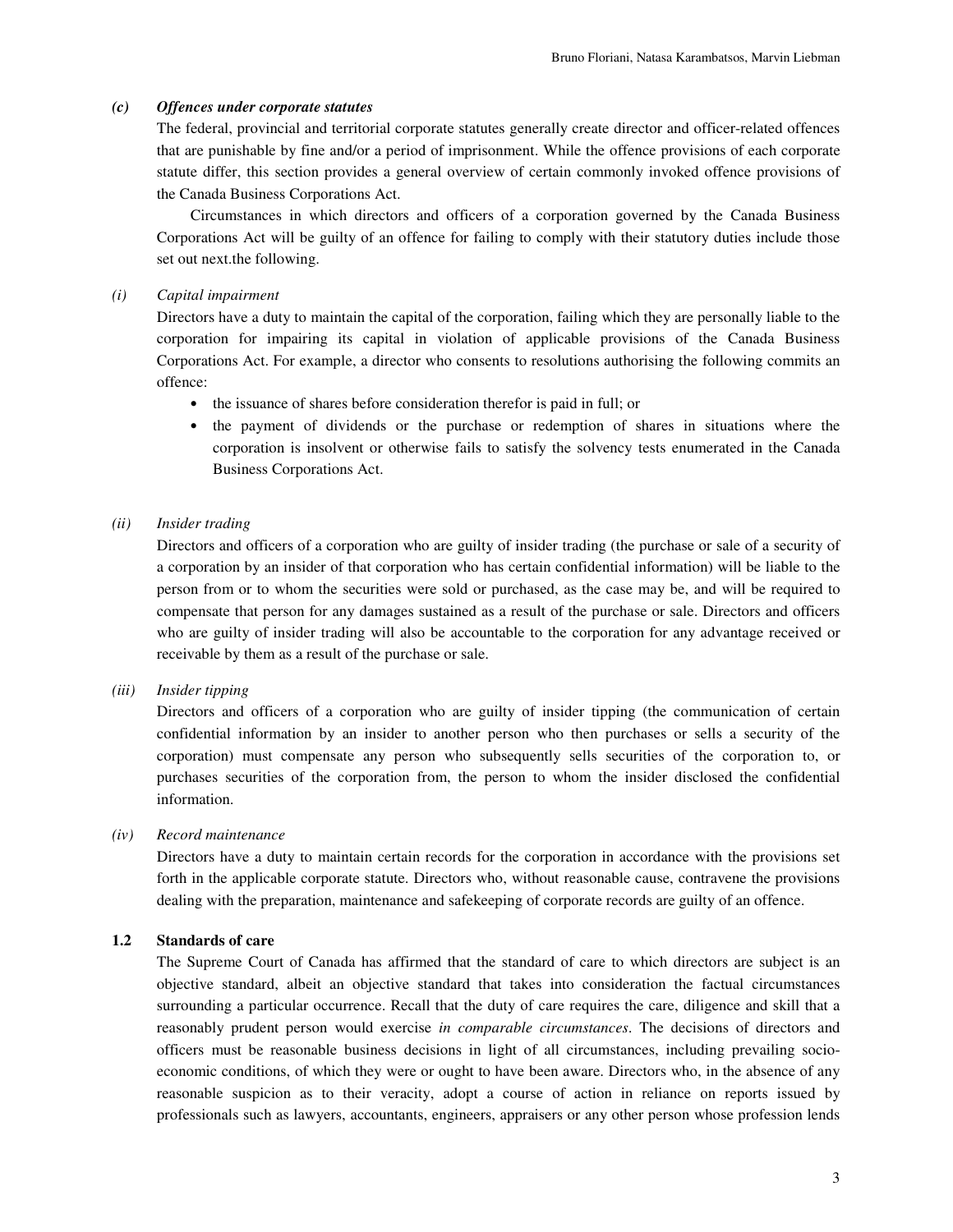credibility to a statement made by that person may, if necessary, avail themselves of a defence of reasonable care.

Courts generally respect the business decisions of Canadian directors and officers as long as the decisions do not involve fraud or self-dealing, and are made on an informed basis in what the director or officer honestly believes to be the best interests of the corporation. It is generally accepted that directors and officers who have acted honestly and with care for the benefit of the corporation should not be personally liable for mere errors in judgement. The Supreme Court of Canada recently held that courts are ill-suited and should be reluctant to second-guess the application of business expertise to the considerations that are often involved in corporate decision-making.

Consequently, if directors and officers have acted with due care in what they honestly consider to be the best interests of the corporation, Canadian courts will defer to their business judgement.

## **1.3 To whom the duties are owed**

#### *(a) The corporation*

A director owes a fiduciary duty to the corporation. Consequently, decisions made by a director must always be in the best interests of the corporation and not those of the director himself or of a particular constituency of the corporation (eg, a controlling shareholder, a class of shareholders, creditors or others), irrespective of whether such constituency has nominated or appointed such director.

## *(b) Holders of securities*

Though uncommon, directors may also owe a separate and distinct fiduciary duty directly to the holders of securities of a corporation (ie, shareholders and holders of debt obligations of the corporation). The Supreme Court of Canada has held that a fiduciary relationship may exist where a person, alone, has the ability to exercise some discretion or power to affect another's legal interests in circumstances where the other person is particularly vulnerable. Whether this principle of law can be relied upon by a holder of securities of a corporation will be a question of fact.

While a direct duty of directors to holders of securities of the corporation will rarely be found to exist, the consideration and furtherance of their interests may be necessary for a director to fulfil his duty to act in the best interests of the corporation properly. For example, the directors of a corporation that is the target of a takeover generally have the obligation to take steps to maximise shareholder value.

#### *(c) Creditors*

Directors and officers do not owe a duty directly to creditors (including contracting parties in favour of whom the corporation has undertaken obligations) of the corporation. However, directors of some corporations - particularly deposit-taking institutions or other companies that routinely receive sums of money in trust - may owe a duty directly to the beneficiaries of any trust monies.

#### *(d) Duty to employees*

Personal liability for amounts owing to employees and for payroll source deductions owing to government authorities are among the most significant areas of personal liability facing directors in Canada. Many provinces impose personal liability on directors for employee wages and related amounts under both their corporate statutes and their employment legislation. Employees seeking recourse often choose to avail themselves of the employment legislation, as governmental authorities charged with the application of such legislation may pursue a claim on their behalf by way of administrative proceedings. In those provinces where employment legislation imposes personal liability on directors for termination and severance pay, opting to initiate proceedings against the directors of a corporation under employment legislation may also be preferable.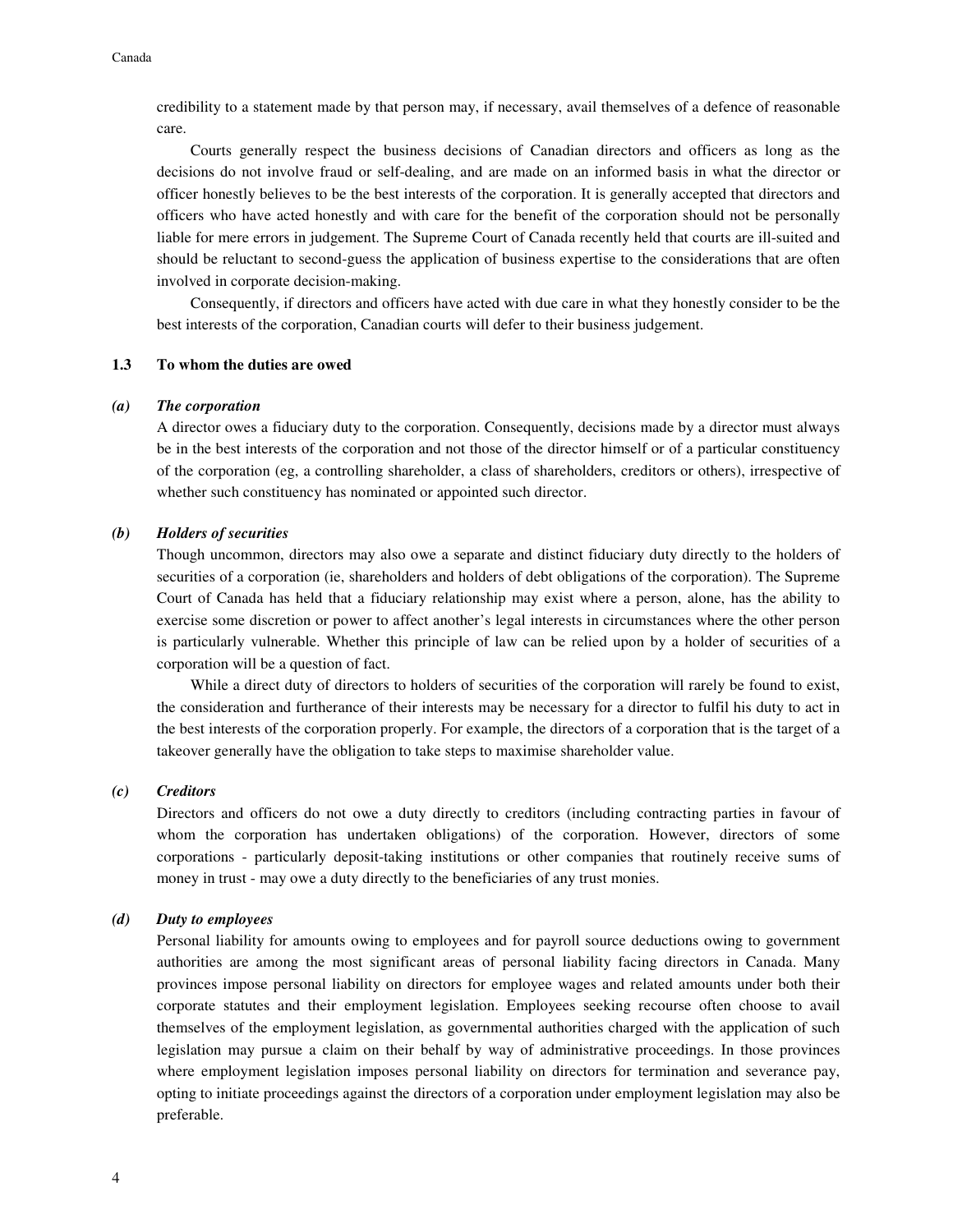The majority of the corporate statutes in Canada also impose liability on directors for salary arrears and other amounts owing to employees of a corporation; these statutes do not impose such liability on officers of the corporation. The corporate statutory provisions that make directors liable to 'employees' of the corporation generally apply to all employees of the corporation without regard to rank. Consequently, members of middle and senior management may initiate proceedings under corporate statutory regimes whereas they may be excluded from the ambit of employment legislation. The Canada Business Corporations Act provides that directors are personally liable for all service-related debts owing to employees up to a maximum amount equivalent to six months' wages provided the director was, in fact, a director at the time the employee services were performed. However, an employee will succeed in his claim for such amounts only if he meets one of the following conditions:

- The corporation has been successfully sued for the debt within six months of it becoming due but complete execution of the judgment has been unsuccessful;
- The corporation has commenced liquidation and dissolution proceedings or has been dissolved and a claim for the debt has been proved within six months of the earlier of the date of commencement of the liquidation and dissolution proceedings and the date of dissolution; or
- The corporation has made an assignment, or a bankruptcy order has been made against it, under the Bankruptcy Act and a claim for the debt has been proved in the six months following the date of the assignment or bankruptcy order.

The personal liability of directors for unpaid service-related debts is joint and several. Consequently, if both plaintiff and defendant are directors, the plaintiff is not barred from relief under the Canada Business Corporations Act. However, he will have to share the responsibility of paying any such relief.

#### *(e) Duty to the public*

Directors and officers of a corporation owe no special duty to the public at large, but may become personally liable in contract or tort if their actions are judged to be personal and outside the scope of their authority as agents for the corporation. In addition, directors' obligations to ensure a corporation's compliance with applicable environmental statutes and the triggering of their personal liability in cases where they fail to do so can be seen as a statutory reflection of the duty of directors to the public.

#### **1.4 Common defences to and exemptions from liability**

The defences available to a director or officer will be determined by the elements of the offence which he is purported to have committed. In addition to the failure of a plaintiff to establish the elements of its cause of action, the corporate statutes of Canada provide for a number of defences which may be set up by directors or officers in connection with allegations directed towards them under such statutes. This section provides a brief overview of the most commonly available defences for directors and officers of corporations governed by the Canada Business Corporations Act.

No provision in a contract, the articles, the bylaws or a resolution relieves a director or officer from his duty to act in accordance with the Canada Business Corporations Act or its regulations; nor can such a provision relieve a director or officer from liability for a breach thereof. In addition, it is not a defence to personal liability under the Canada Business Corporations Act for a director to allege that he did not attend a board meeting. Nor is it sufficient that a director have abstained or voted against a resolution. To avoid responsibility for any resolution or action taken at a board meeting, one's dissent must be recorded. A director absent from a meeting is deemed to have consented to resolutions passed thereat unless, within seven days of becoming aware of the resolution, he causes his dissent to be recorded in the minutes of the meeting or sends a dissent to the registered office of the corporation. A director can set up his registered dissent to avoid liability for a number of offences and breaches which the board of directors may be accused of having committed and which are expressly listed in the Canada Business Corporations Act (ie, issuing shares for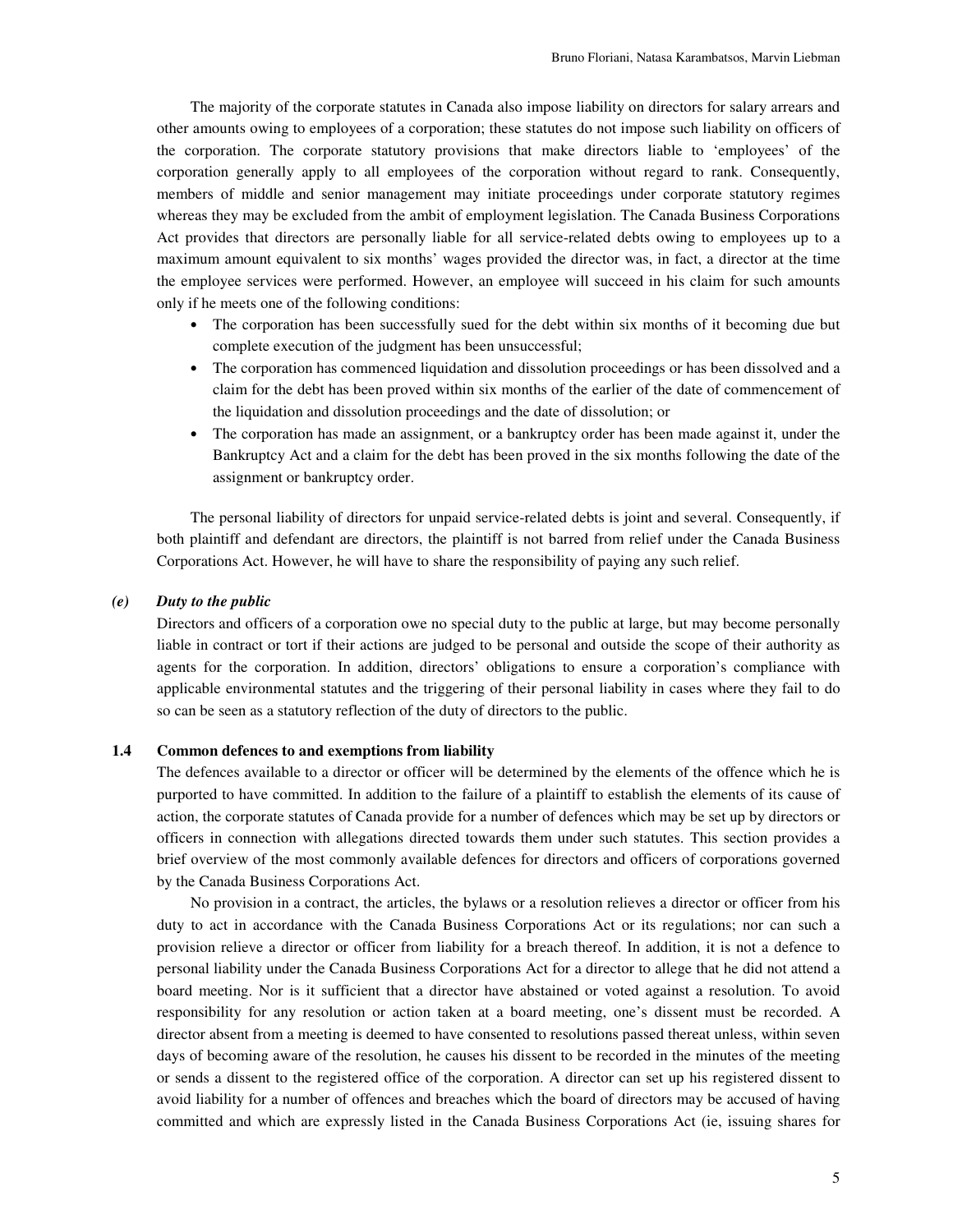inadequate non-cash consideration, declaring dividends or otherwise paying out monies to shareholders when the corporation is insolvent or which render the corporation insolvent, or failing to pay employee wages) where he exercises the care, diligence and skill that a reasonably prudent person would have exercised in comparable circumstances, including reliance, in good faith, on the corporation's financial statements or a professional report.

There now exists a due diligence defence in the Canada Business Corporations Act in respect of liability for an undervalued issuance of shares, improper declaration of dividends, improper purchase or redemption of shares, unpaid employee wages, and non-compliance with the Canada Business Corporations Act, the constitutive documents or any unanimous shareholder agreement. The due diligence defence is broader than a reliance in good faith defence, as a director may invoke that he acted upon the report of a person whose profession lends credibility to his statement to demonstrate the director's due diligence, but need not prove such reliance to succeed in the above defence. Conversely, a reliance in good faith defence does exist with respect to any liability arising under an alleged breach of the fiduciary duty or duty of care by a director of a corporation governed by the Canada Business Corporations Act. For such a defence to succeed, a director must prove actual reliance on either:

- financial statements presented to the director by an officer of the corporation or in a written report of the auditor of the corporation; or
- a report of a person whose profession lends credibility to a statement made by such professional.

The absence of intent may be set up as a defence by a director or officer in relation to certain offences. This defence is commonly invoked by directors and officers who are accused of having authorised or acquiesced to fraudulent preferences (a constituent element of which is a dominant intent to prefer) given by a corporation to one of its creditors in a bankruptcy situation. The determination of intent is an objective determination.

The scope of liability and the defences available to directors under provincial legislation vary considerably across Canada, and defences available to directors and officers in one province may not be available in another. For example, there is absolute personal liability on directors for the costs of remediation of a contaminated site if they are found to be 'responsible persons' within the meaning of the Waste Management Act (British Columbia). Consequently, a due diligence defence is unavailable to directors in such cases. Conversely, the Environment Quality Act (Quebec) specifies that every director or officer who authorises or, through advice or encouragement, leads the corporation to refuse or neglect to comply with an order under such act, or to discharge a contaminant into the environment, commits an offence. A defence of due diligence and absence of intent may be set up by a director or officer accused of breaching the latter provision, although the onus is on such director or officer to establish that the offence was committed without his knowledge or consent and despite measures taken to prevent its commission.

## **2. Who can bring claims**

## **2.1 The company**

A corporation may bring a claim against a director or officer where such person has acted in breach of his fiduciary duty, his duty to act diligently or his statutory or regulatory duties. The decision to bring such claim is subject to the same formalities required to bring suit in general.

Where a corporation is insolvent, the decision to bring suit against a director or officer is that of the trustee in bankruptcy. Pursuant to the Bankruptcy Act, the trustee may, with the permission of the inspectors named by the various creditors, bring, institute or defend any action or other legal proceeding relating to the property of the bankrupt. The Bankruptcy Act further provides that a creditor of the bankrupt is entitled to request that the trustee take any proceeding that, in the creditor's opinion, would be for the benefit of the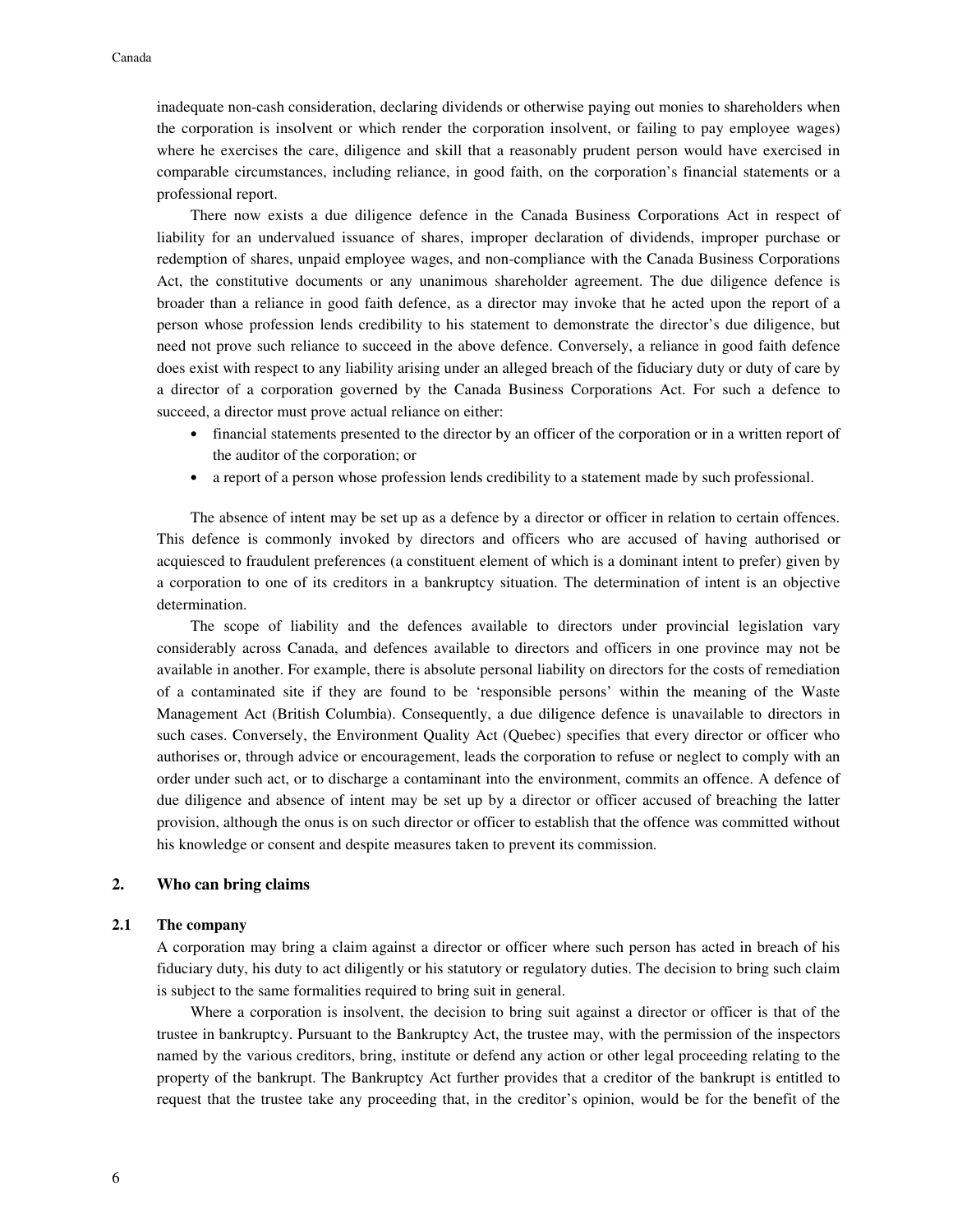corporation. In the event that the trustee fails to acquiesce to such request, the creditor may seek an order from the court authorising him to bring suit in his own name and at his own expense.

## **2.2 Holders of securities on behalf of the company**

A derivative action is a lawsuit in which one or more complainants sue in the corporation's name to remedy or prevent an injury to the corporation. The corporate statutes of Canada typically permit a holder of securities of a corporation to apply to a court to bring an action in the name of the corporation or any of its subsidiaries, or to intervene in an action to which the corporation is a party in order to prosecute, defend or discontinue an action on behalf of the corporation. The foregoing are all variations of derivative actions.

The court must approve each proposed derivative action and complainants must typically satisfy a number of conditions before a court will grant derivative relief. For example, the Canada Business Corporations Act provides that a complainant cannot bring a derivative action if it has not first shown that:

- it has given reasonable notice to the directors that an application is intended to be made if the directors do not bring, defend, prosecute or discontinue an action;
- it is acting in good faith; and
- it appears to be in the interests of the corporation that the action be brought, prosecuted, defended or discontinued.

A complainant need not be a minority shareholder to exercise a derivative action under the Canada Business Corporations Act. By way of example, each of the following persons can be a 'complainant':

- a current or former registered holder or beneficial owner of a security of a corporation or its subsidiary;
- a current or former director or officer of a corporation or its subsidiary; or
- any other person who, in the discretion of a court, is a proper person to make such an application.

A derivative action under the Canada Business Corporations Act relates only to the enforcement of the rights of a corporation and not those of individual shareholders. The following are examples of cases where a derivative action may be invoked:

- actions against directors or officers for a breach of the fiduciary duty or duty of care owed to the corporation; and
- actions for an injunction to prevent a threatened injury to the corporation.

#### **2.3 Shareholders on their own account**

The corporate statutes of Canada allow a shareholder and certain other persons with legitimate standing (eg, creditors) to apply to the court for a broad range of remedies when directors unfairly disregard the complainant's interests. Shareholders of a corporation, whether they be minority or majority shareholders, may seek a remedy against the corporation and its directors by bringing proceedings for:

- oppression, where the shareholder complains that the board of directors has acted in an oppressive or prejudicial manner and asks the court to address his complaint. In the latter case, it may be possible to obtain judgment against a corporation's directors personally. A recent decision by the Ontario Court of Appeal upheld an order requiring a director to pay C\$97,000 to the corporation so as to enable the creditor of such corporation to recover its judgment. The creditor in this case successfully sued for relief under the oppression provisions of the Business Corporations Act (Ontario), which reflect those set out in the Canada Business Corporations Act; or
- compliance, where the shareholder seeks a court order compelling the directors to comply with the articles, bylaws, shareholder agreement or governing corporate statute.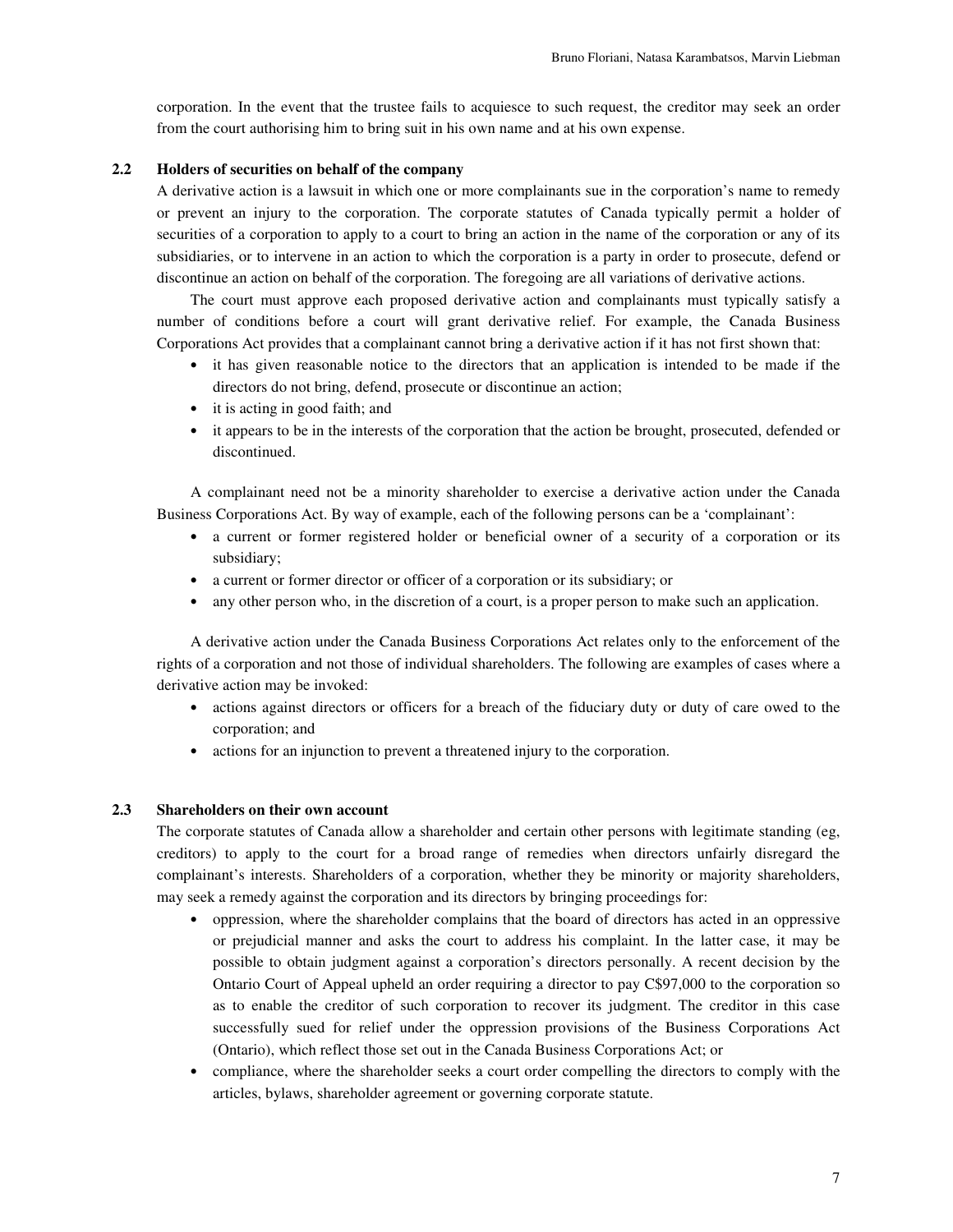# **2.4 Third parties**

Pursuant to the Canada Business Corporations Act and a number of other provincial corporate statutes, creditors and other stakeholders, including contracting parties, of a corporation who are not current or former holders or beneficial owners of a security of said corporation are not entitled, as of right, to remedies for oppression. They may do so only if they are qualified, at the discretion of the court, to be a proper person to make an application. Although the determination of who is a 'proper person to make an application' is fact specific, secured and unsecured creditors (including the Crown) of pecuniary and non-pecuniary obligations (ie, contracting parties) and shareholders of parent corporations have both been held to be such persons. The Supreme Court of Canada has recently recognised that creditors' interests become increasingly relevant as a corporation's finances deteriorate. This factor will be significant when courts consider whether a creditor is a 'proper person' with the requisite standing to bring an oppression remedy claim.

# **3. Claims culture**

## **3.1 Litigation**

Canadian litigation culture is not as favourable to plaintiffs as that of the United States. Judicially imposed caps on punitive damages, limited damage awards for non-pecuniary losses and the absence, in most Canadian jurisdictions, of jury trials for civil matters are several factors that serve to discourage large awards. Conservative views with respect to the judicial award of moral and punitive damages have been adopted to avoid clogged court dockets and the swelling of insurance premiums, and are consistent with the Canadian legal principle that damage awards should be commensurate with the actual and proven value of damages sustained.

# **3.2 Ability to bring class actions**

Class actions, as a procedural vehicle by which legal proceedings are instituted against corporate directors and officers, have recently gained in popularity, particularly in the context of corporate insolvency. This is especially true in Quebec, where the increase in class actions against directors has arisen primarily as a result of recent legislative changes permitting class actions in securities matters. Moreover, this surge in class action litigation is also attributable to the relatively low threshold for certification in Quebec and the recent enactment of procedural amendments which substantially curtail a defendant's ability to challenge certification.

Ontario has also enacted legislation which facilitates the institution of class action proceedings, albeit by investors who purchase securities in Ontario. Secondary market investors may now institute proceedings against issuers and their directors where a document or a public declaration made by the issuer contains false representations or the issuer fails to disclose material information in a timely manner. Unlike similar legislation in the United States, a plaintiff need not prove that the defendant intended to deceive, manipulate or defraud the plaintiff, or that the defendant was reckless or wilfully blind. By eliminating the need for an investor to prove specific reliance, this legislation may have the effect of expanding the number of securitiesrelated class actions in Ontario brought against directors. However, the projected increase in such litigation may be tempered by the recent enactment of amendments which provide that the prevailing party is entitled to costs, notwithstanding anything in the Courts of Justice Act (Ontario) and the Class Proceedings Act (Ontario).

In sum, the wider scope of liability resulting from the above-described amendments increases the number of potential civil claimants in Canada, making it reasonably foreseeable that securities-related class actions against issuers and their directors will become more popular. However, at present, the fact remains that the overwhelming majority of director liability cases proceed as individual actions.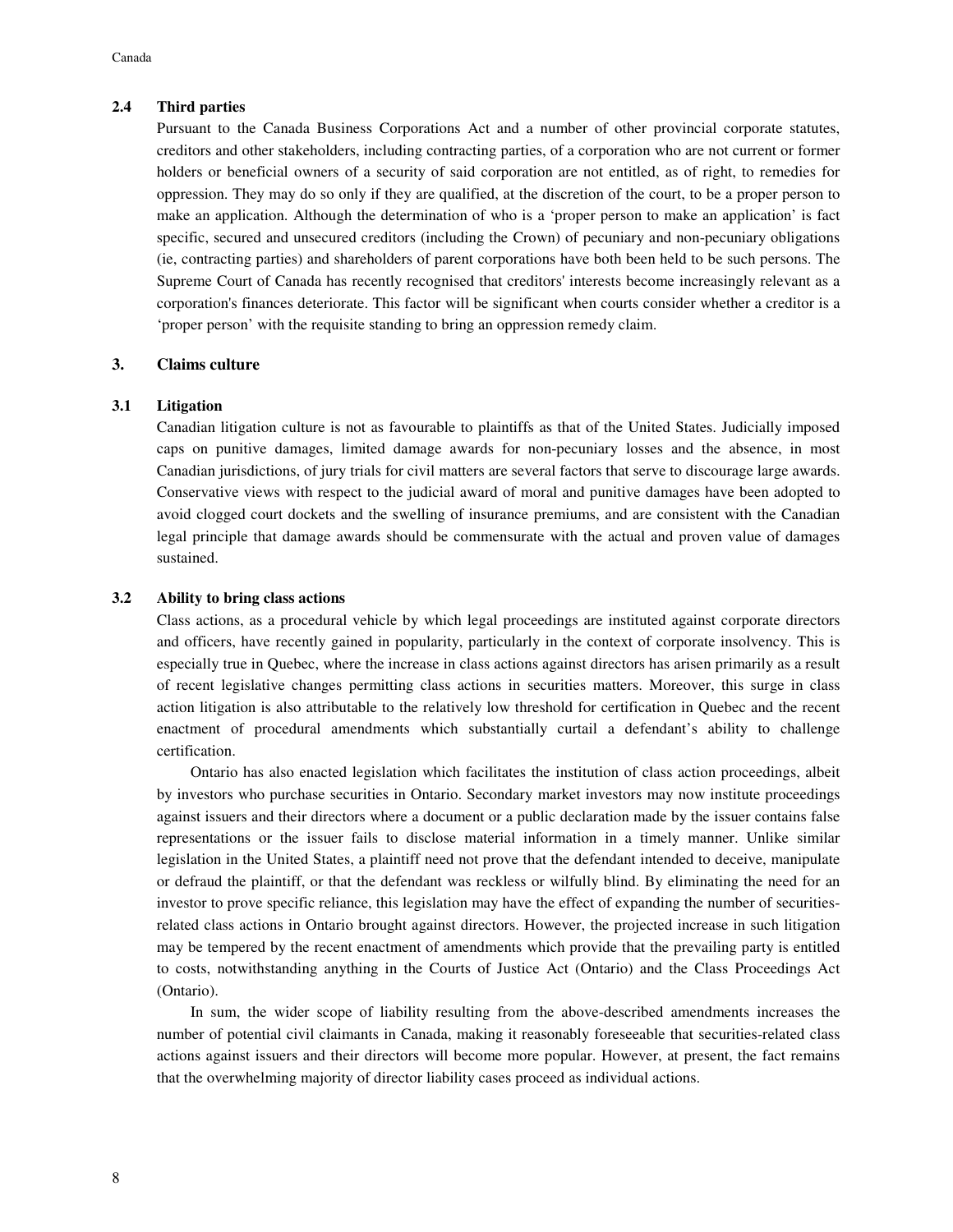#### **3.3 Funding of claims and whether loser pays**

### *(a) Cost awards*

The question of whether a losing party may be required to pay a successful party's costs is provincially regulated and therefore contingent on the Canadian province in which the action is being instituted. Typically, costs are awarded by civil courts to a successful party and cover judicial costs (eg, filing costs) and fees (ie, nominal tariff in respect of legal fees). Only exceptionally would amounts in excess of the tariff be awarded to compensate for legal fees incurred by the successful party.

The percentage of a successful party's expenses that will be recoverable is discretionary; Canadian provinces and territories have each developed a set of factors to be considered when awarding costs in litigious proceedings. For instance, the Courts of Justice Act (Ontario) provides that, subject to the provisions of another act or rules of court, the award of costs of and incidental to a proceeding or a step in a proceeding are at the entire discretion of the court, and the court may determine by whom and to what extent the costs shall be paid. However, where the proceedings instituted in Ontario against a defendant are class action proceedings, the Class Proceedings Act (Ontario) provides for a different cost award mechanism; a successful defendant has a *prima facie* entitlement to costs except where the court, in its discretion, chooses not to award such costs because the action is a test case, raises a novel point of law or is in the public interest. As previously mentioned, this may serve as a disincentive to plaintiffs wishing to sue the directors or officers of a corporation by way of a class action lawsuit.

#### *(b) Funding and fee agreements*

Rules governing fee agreements between the parties to a judicial proceeding and their respective legal counsel are provincially regulated. For example, contingency fee arrangements, including conditional fee arrangements, were not permitted in Ontario prior to 2002. However, as a means of promoting access to justice, Ontario contingency fee arrangements were legalised in 2002 subject to the provisions of the Solicitors Act (Ontario).

The Supreme Court of Canada recently stipulated that the risk premium to which a solicitor may be entitled by virtue of a contingency agreement entered into with a successful plaintiff will not be considered when an award of indemnity costs is ordered. A defendant has no knowledge of the private arrangements between the plaintiff and his counsel, and thus has no means of measuring the risk of engaging in litigation if such arrangements are considered in the award.

## **3.4 Plaintiffs' bar**

As damage awards in Canada have traditionally been compensatory in nature and thus limited to indemnifying plaintiffs for proven losses, class action tort litigation has not yet reached a level of popularity or profitability to warrant the development of a network of trial lawyers with the sophistication and influence of the plaintiffs' bar in the United States. However, given the recent trend in Canadian legislation and courtrooms towards awarding punitive damages of increasing importance, directors and officers may soon face a Canadian version of the plaintiffs' bar.

## **3.5 Procedural barriers**

Except for the formalities which must first be satisfied in certain types of proceeding (eg, class actions and derivative actions), procedural barriers precluding the advancement of a claim against a director or officer are few. The expiration of the applicable limitation period is the procedural barrier common to all forms of action instituted against directors and officers of a corporation. The limitation periods vary depending on the provincial or territorial legislation applicable to the judicial proceedings and on the provision allegedly breached by a director or officer.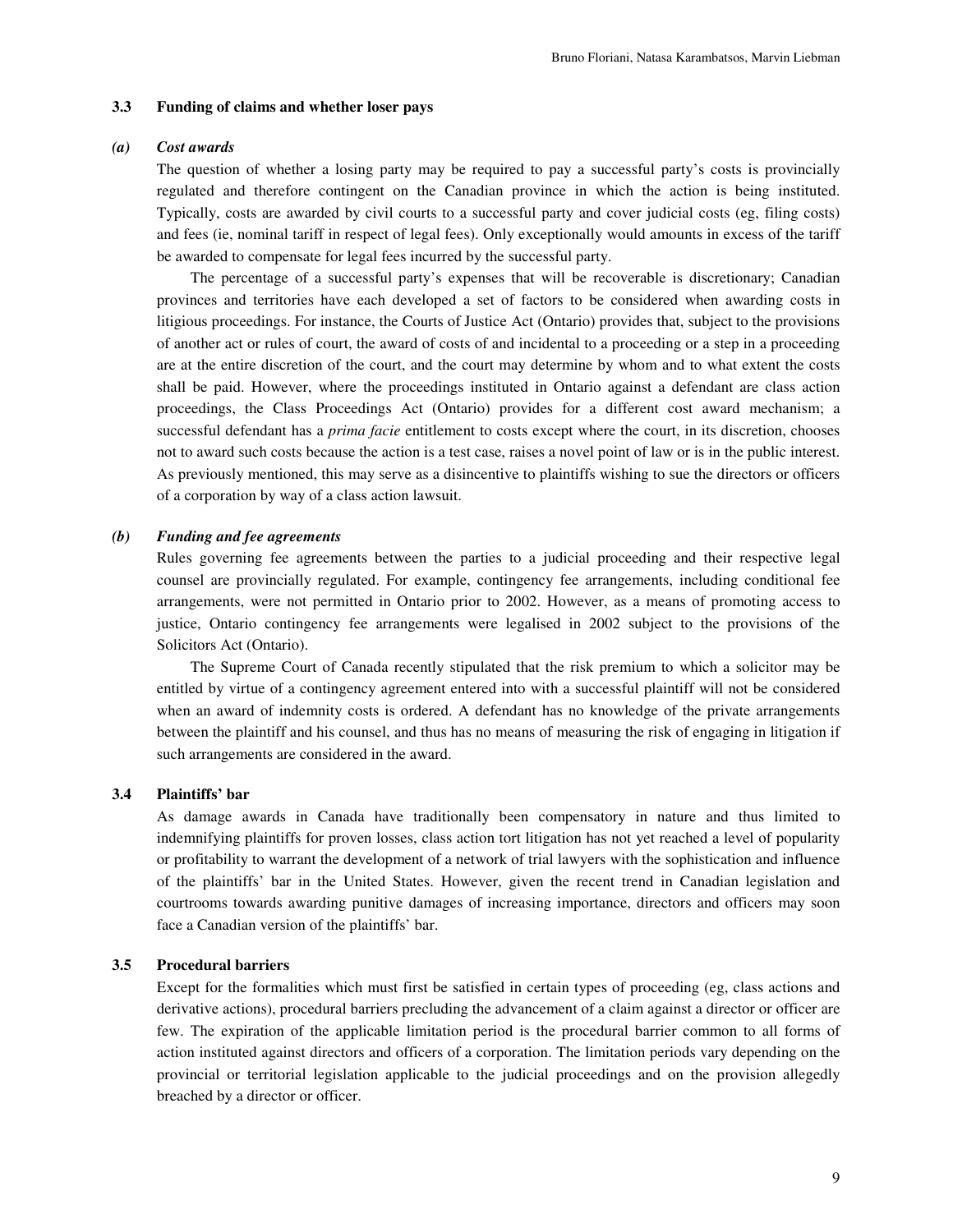#### **4. Indemnification rights**

#### **4.1 When the company can indemnify**

A corporation may, in certain circumstances, indemnify its directors and officers in respect of liabilities incurred in such capacity, including defence costs.

As the costs, charges and expenses incurred in defending an action can be substantial, it is not uncommon for a director or officer to request that a corporation advance such amounts. Certain provincial corporate statutes do not permit such advances and expressly state that the amounts to be indemnified must have actually been incurred to be reimbursed. However, the Canada Business Corporations Act expressly permits the advance of costs to directors, although it requires a director to repay the amounts so advanced if he does not meet the statutory standard necessary for indemnification (see section 4.2). However, such an advance is permitted only where the director has acted honestly, in good faith and in the best interests of the corporation. In the case of a criminal or administrative action or proceeding that is enforced by a monetary penalty, the director must also have had reasonable grounds to believe that his conduct was lawful.

An indemnity agreement may also be drafted so as to require expressly the corporation to advance funds to a director for the purpose of covering ongoing costs and expenses prior to the final resolution of a claim, action or proceeding (subject to the director undertaking to repay the advances received if defence or appeal of such director is found to be without merit).

#### **4.2 Formalities for indemnification**

Canadian corporate statutes allow a corporation to indemnify its directors and officers provided that they acted honestly, in good faith and in the best interests of the corporation. With respect to liability for criminal or administrative actions, the individual must also have had reasonable grounds to believe that the conduct was lawful in order to be indemnified. To this end, both permissive and mandatory indemnification provisions have been set forth in the Canada Business Corporations Act.

First, the Canada Business Corporations Act permits a corporation to indemnify a current or former director or officer of the corporation against all costs, charges and expenses, including an amount paid to settle an action or satisfy a judgment, reasonably incurred in respect of any individual in respect of any civil, criminal, administrative, investigative or other proceeding in which the individual is involved because of that association with the corporation or other entity, provided that the director or officer in question:

- acted honestly, in good faith and in the best interests of the corporation or, as the case may be, in the best interests of another entity for which the individual acted as director or officer or in a similar capacity at the corporation's request; and
- in the case of a criminal or administrative action or proceeding punished by a monetary penalty, had reasonable grounds to believe that his conduct was lawful.

Second, the Canada Business Corporations Act renders mandatory the payment by the corporation of all amounts reasonably incurred by a director to defend an action to which he is a party by reason of his previous or current role as a director if such director is found not to be at fault and has complied with the conditions above. Under the corporate statutes of certain provinces (eg, Alberta and New Brunswick), the entitlement of a director or officer to the mandatory indemnity is contingent on the satisfaction by such director or officer of a third requirement that he be "fairly and reasonably entitled to indemnity". However, under the corporate statutes of other provinces (eg, Prince Edward Island and Quebec), there exist no mandatory indemnification provisions.

There is little case law relating to the mandatory indemnity provisions set out in Canada's various corporate statutes and the scope of such provisions remains largely ambiguous where, for example, an action against a director is terminated or charges are withdrawn. It is also unclear whether a director or officer who succeeds on a procedural technicality is entitled to receive the mandatory indemnity.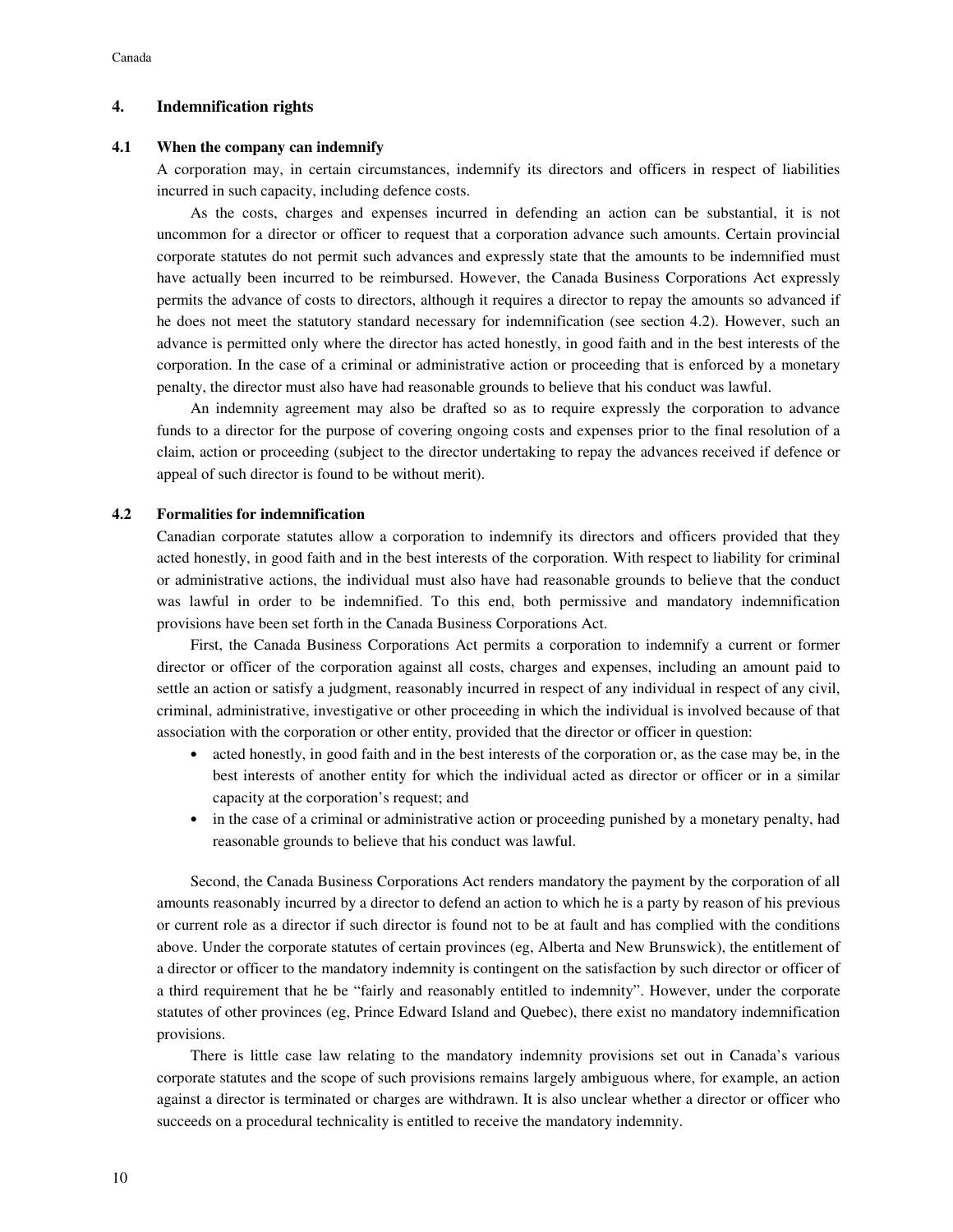Directors and officers may further reduce their exposure to personal liability through the inclusion of indemnity provisions in the bylaws of the corporation or an indemnity agreement with the corporation.

Corporate bylaws in Canada often include indemnification provisions to ensure that the corporation is bound to indemnify its directors in situations where the legislation merely provides for permissive indemnification by the corporation. However, since the indemnification provisions stipulated in a corporation's bylaws do not constitute a binding agreement between the corporation and its directors, a director cannot prevent the provisions of the bylaws from being amended.

An indemnity agreement is an agreement whereby the corporation, a third party (eg, a majority shareholder) or both agree to indemnify the directors or officers of the corporation against claims that may be made against them as a result of the performance of their duties. Indemnity agreements offer stability of coverage insofar as the scope of indemnification provided for in such agreements may not be modified without the consent of the director benefiting therefrom. Often, directors and officers who are party to such agreements will strive to ensure that a number of criteria are met or items provided for. For example, a director or officer will often seek to extend indemnification to circumstances where he is simply a witness or participant in, rather than a party to, any proceedings.

The value of indemnity agreements is questionable in the event of a corporation's insolvency. A director or officer will often require that a corporation undertake to purchase and maintain an insurance policy which offers meaningful and sufficient liability coverage to such director or officer.

Finally, other protection mechanisms can be structured by the corporation to ensure the indemnification of its directors, although such mechanisms are rarely used. For instance, it is possible to create a trust specifically designed to segregate funds that will indemnify the directors and, in certain cases, third parties to whom the directors would normally be personally liable.

#### **4.3 How indemnification works**

Generally, the procedure to be followed in respect of statutory indemnification in Canada is largely determined by the corporation with no need for either the corporation or the indemnified party to resort to the court system of the relevant jurisdiction. However, provincial statutes may provide for certain exceptions. For instance, the Companies Act (Prince Edward Island) requires that "the consent of the company [be] given at any general meeting" before an indemnity may be paid to a director or officer by the corporation.

Further, the Canada Business Corporations Act and the majority of the provincial corporate statutes provide that if a director or officer seeks an indemnity with respect to a derivative action or an action brought by the corporation, he must obtain the approval of the court. However, this requirement will not apply to corporations created under certain provincial statutes (eg, Quebec, Nova Scotia and Prince Edward Island).

#### **4.4 What cannot be indemnified**

There are two important limitations to the statutory ability or obligation of a corporation to indemnify a director or officer for the liabilities incurred in the discharge of his duties.

First, the mandatory indemnity provision set out in the corporate statutes of Canada does not compel a corporation to indemnify its directors or officers for amounts paid to settle an action or satisfy a judgment. This limitation results from the condition that a mandatory indemnity is payable only where the director or officer susceptible to such indemnification is substantially successful on the merits of his defence.

Second, in the case of a derivative action commenced by the corporation, the indemnity does not extend to the amounts paid to settle an action or satisfy a judgment. This exception is premised on the improbability that a director called upon to defend a derivative action which is subsequently lost or settled has been acting in the corporation's best interest.

Directors who vote for, or consent to, a resolution authorising an indemnity payment which is contrary to an applicable corporate statute are generally liable on a joint and several basis to restore to the corporation